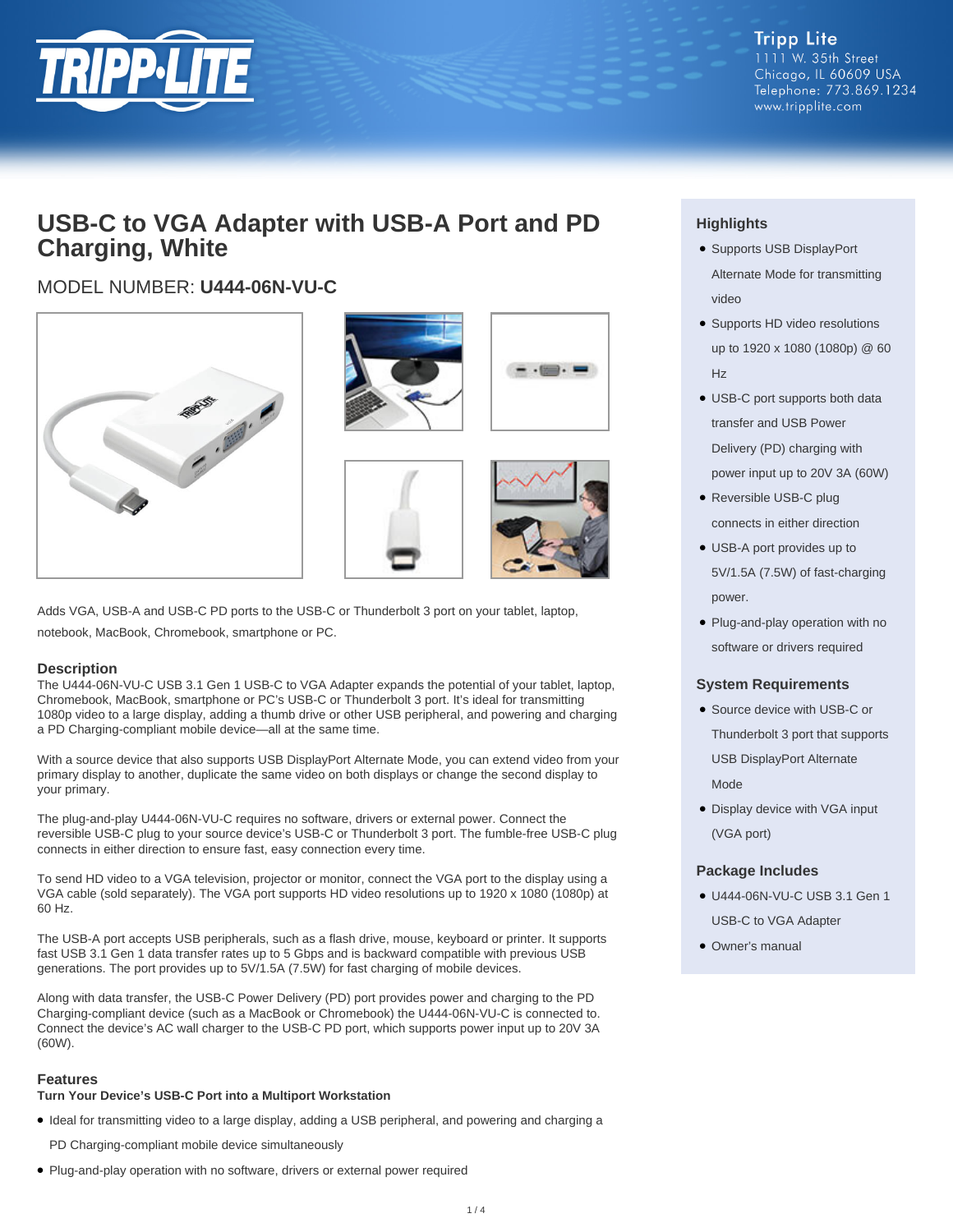

- About the size of a credit card for easy carrying in a pocket, purse or laptop bag **Transmit Crystal-Clear 1080p Video to VGA Display**
- Compatible with USB-C or Thunderbolt 3 source devices that support USB DisplayPort Alternate Mode
- Supports HD video resolutions up to 1920 x 1080 (1080p) @ 60 Hz
- Extends video from your primary display to another
- Duplicates the same video on 2 displays
- Converts a secondary display to your primary display **Connect a USB Peripheral**
- USB-A port accepts flash drives, mice, keyboards, printers and other USB peripherals
- Supports USB 3.1 Gen 1 data transfer rates up to 5 Gbps
- Backward compatible with USB 2.0 and USB 1.1
- Provides up to 5V/1.5A (7.5W) of fast-charging power. Note: Host must support USB OTG (On-the-Go) **Charge a Connected Device**
- USB-C PD port connects to wall charger to power and charge the connected PD Charging-compliant
- USB-C/Thunderbolt 3 device
- Supports power input up to 20V 3A (60W)

● USB-C port also supports data transfer Note: USB-C PD port does not support Quick Charge (QC). **Built-In Cable with Reversible USB-C Connector**

● Fumble-free reversible USB-C plug connects in either direction for quick connection every time

# **Specifications**

| <b>OVERVIEW</b>                |                                             |  |
|--------------------------------|---------------------------------------------|--|
| <b>UPC Code</b>                | 037332193711                                |  |
| Technology                     | USB 3.1 (Gen 1); USB; VGA/SVGA; PD Charging |  |
| <b>Host Connector</b>          | USB C (MALE)                                |  |
| <b>VIDEO</b>                   |                                             |  |
| Max Supported Video Resolution | VGA: 1920 X 1080 (1080P) @ 60HZ             |  |
| <b>INPUT</b>                   |                                             |  |
| <b>Bus Powered</b>             | Yes                                         |  |
| Product Length (in.)           | 6                                           |  |
| Product Length (cm.)           | 15.24                                       |  |
| Product Length (ft.)           | 0.5                                         |  |
| Product Length (m.)            | 0.15                                        |  |
| <b>BATTERY</b>                 |                                             |  |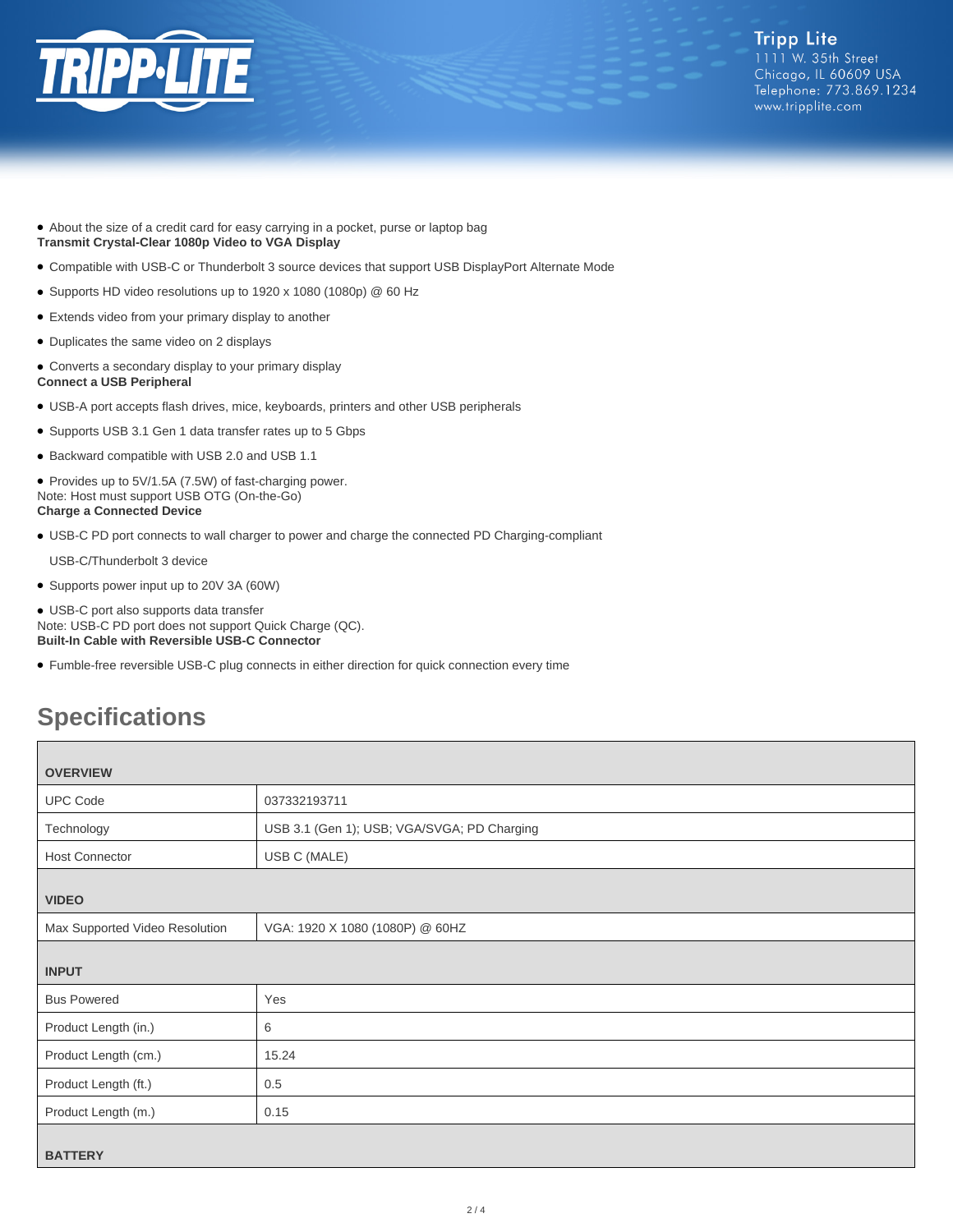

| Battery Charging (5V/1.5A Port)                   | Yes                                                             |  |
|---------------------------------------------------|-----------------------------------------------------------------|--|
|                                                   |                                                                 |  |
| <b>POWER</b>                                      |                                                                 |  |
| USB Power Delivery (PD) Charging<br>Support       | Yes                                                             |  |
| USB Power Delivery (PD) Charging<br>Specification | 2.0                                                             |  |
| <b>CHARGING</b>                                   |                                                                 |  |
| Charging Ports / Amps                             | 1.5A; 3A                                                        |  |
| <b>Total Charging Watts</b>                       | 60                                                              |  |
|                                                   |                                                                 |  |
| <b>PHYSICAL</b>                                   |                                                                 |  |
| Color                                             | White                                                           |  |
| Cable Jacket Rating                               | $VW-1$                                                          |  |
| Material of Construction                          | PVC, ABS                                                        |  |
| Unit Dimensions (hwd / in.)                       | $0.57 \times 3.1 \times 1.6$                                    |  |
| Unit Packaging Type                               | Box                                                             |  |
| Unit Weight (kg)                                  | 0.04                                                            |  |
| Unit Weight (lbs.)                                | 0.09                                                            |  |
| <b>ENVIRONMENTAL</b>                              |                                                                 |  |
| <b>Operating Temperature Range</b>                | 32 to 113 F (0 to 45 C)                                         |  |
| Storage Temperature Range                         | 14 to 158 F (-10 to 70 C)                                       |  |
| <b>BTUs</b>                                       | 6.1 BTU/Hr                                                      |  |
| Power Consumption (Watts)                         | 1.8                                                             |  |
| <b>Operating Humidity Range</b>                   | 10% to 85% RH, Non-Condensing                                   |  |
| Storage Humidity Range                            | 5% to 90% RH, Non-Condensing                                    |  |
| Power Provided to Connected<br>Device(s)          | 5V 0.9A (4.5W) Output (USB-A), Up to 20V 3A (60W) Input (USB-C) |  |
| <b>CONNECTIONS</b>                                |                                                                 |  |
| Ports                                             | $\ensuremath{\mathsf{3}}$                                       |  |
| Side A - Connector 1                              | USB C (MALE)                                                    |  |
| Side B - Connector 1                              | HD15 (FEMALE)                                                   |  |
| Side B - Connector 2                              | USB 3.0 A (FEMALE)                                              |  |
| Side B - Connector 3                              | USB Type-C (FEMALE)                                             |  |
| <b>Connector Plating</b>                          | Nickel                                                          |  |